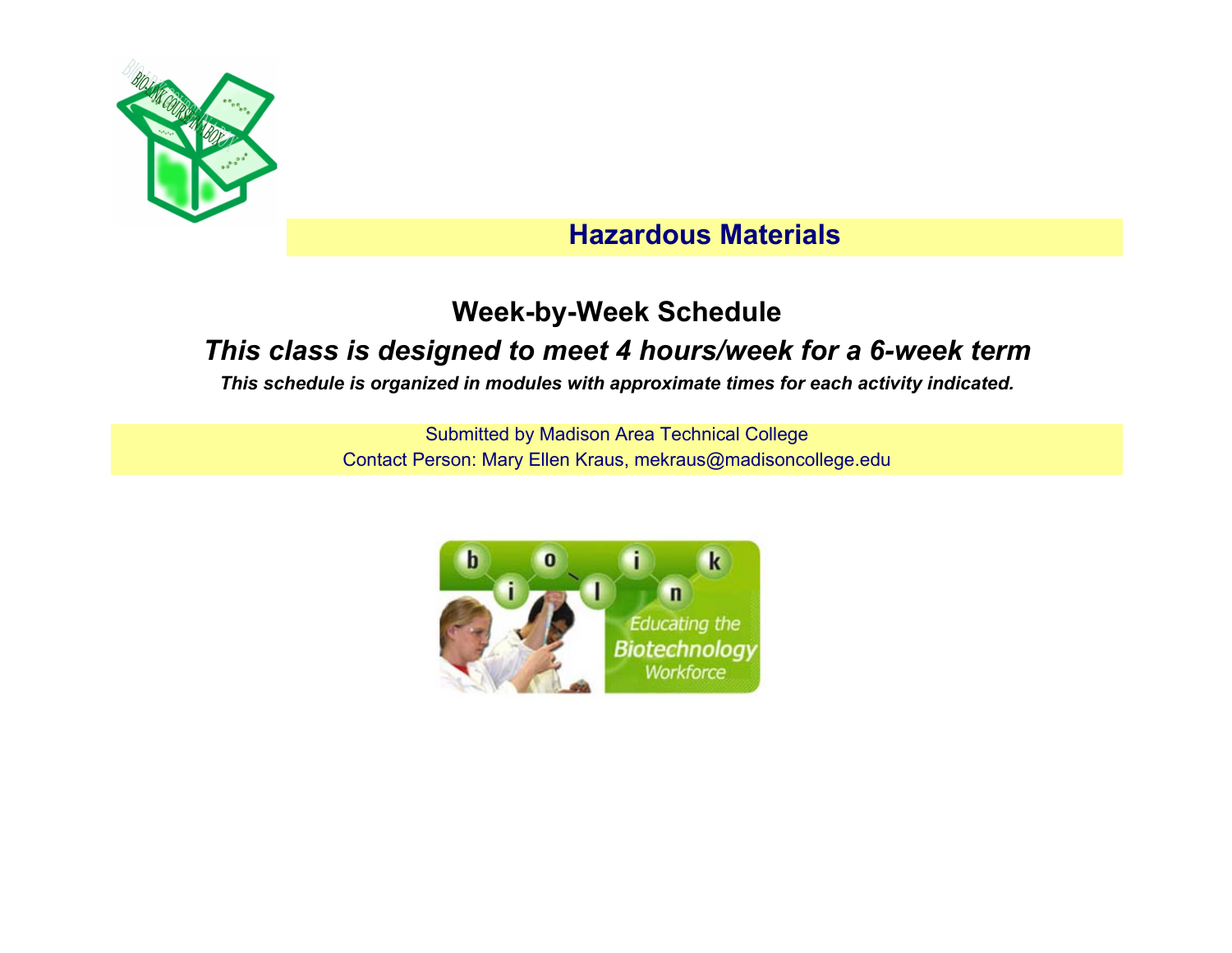

**DESCRIPTION:** The Biotechnology Laboratory Technician Program at Madison Area Technical College requires an entire course on handling of hazardous materials. This course covers risk assessment, the classes and hazards of various chemicals, choosing proper protective equipment and chemically compatible supplies, disposal and emergency response. Within the context of this course, we introduce the safe handling of radioisotopes. Biological hazards are treated in a separate course.

#### **STUDENTS DEVELOP THE FOLLOWING TRANSFERABLE COMPETENCIES THROUGHOUT THE ENTIRE COURSE:**

- o Proper laboratory notebook documentation
- o Laboratory report writing

*Competencies specific to a particular topic are shown in the weekly schedule that follows. Assignments not completed in class are in blue. No due dates/days are provided; you may set them as you need.*

*\****Additional resources are available on the Additional materials page. These resources are free but log-in is required.**

2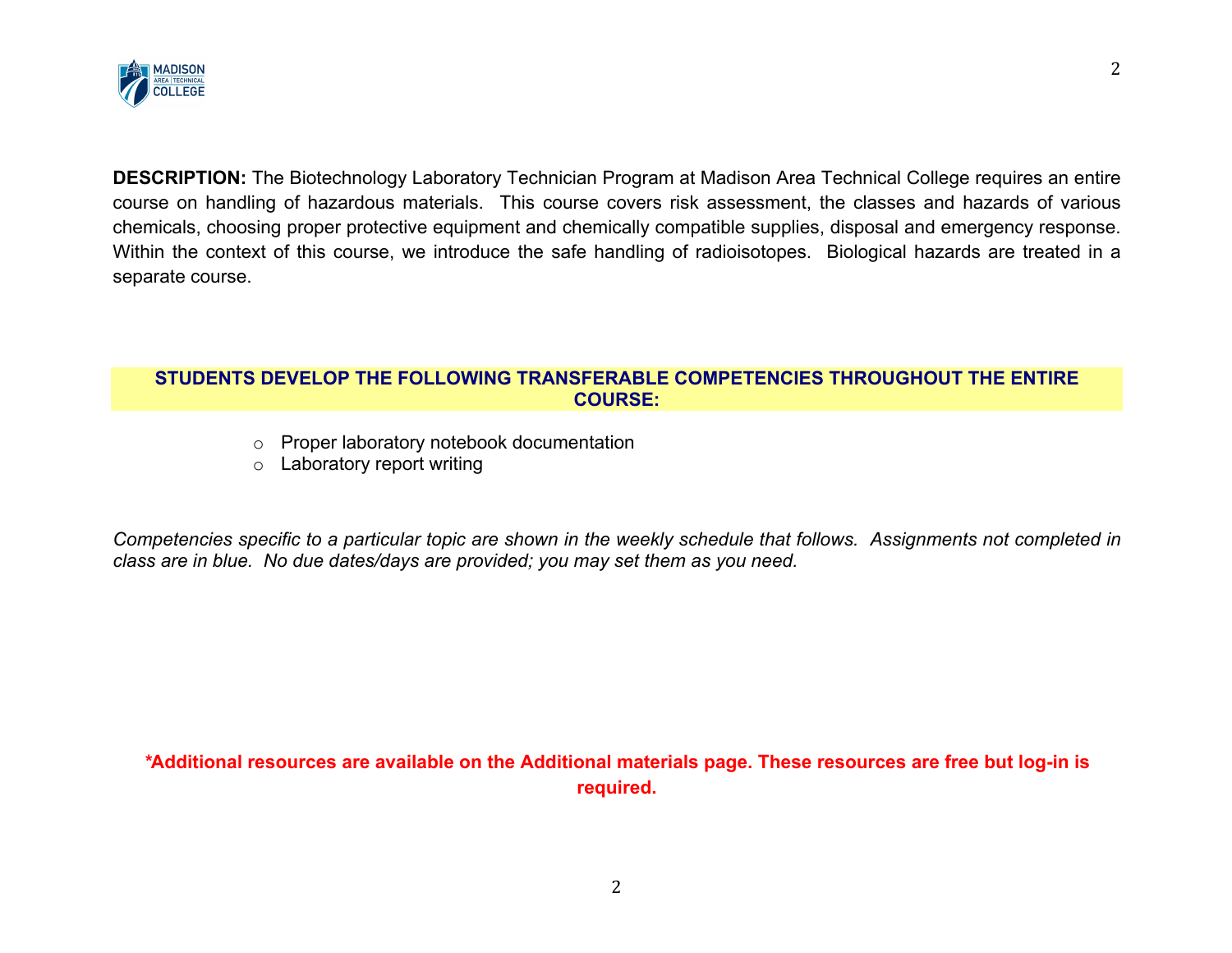

| <b>Module 1: Introduction to Workplace Safety</b> |                                                                                                                                                          |                                                                                                                          |                                                                                                                                                               |                                                                                                                                    |  |  |
|---------------------------------------------------|----------------------------------------------------------------------------------------------------------------------------------------------------------|--------------------------------------------------------------------------------------------------------------------------|---------------------------------------------------------------------------------------------------------------------------------------------------------------|------------------------------------------------------------------------------------------------------------------------------------|--|--|
| <b>Class</b><br>period (2<br>hour<br>blocks)      | <b>Time</b><br>required                                                                                                                                  | <b>Activity</b>                                                                                                          | <b>Materials needed</b>                                                                                                                                       | <b>Competencies addressed</b>                                                                                                      |  |  |
|                                                   | 10 minutes<br><b>Max 45</b><br>minutes                                                                                                                   | Review syllabus<br>Complete risk<br>assessment                                                                           | Hazardous Materials Syllabus<br>Risk Assessment in-class group activity<br><b>Or</b><br>Classroom activity 1: Performing a risk assessment                    | Students will:<br>Develop a safety<br>mindset<br>Perform a simple risk<br>assessment<br>Model good laboratory<br>report format and |  |  |
|                                                   | 20 minutes                                                                                                                                               | Discuss lab<br>report writing                                                                                            | (Seidman et. al.)<br>Writing Effective lab reports                                                                                                            | content<br>Discuss, in depth, the<br>format and content of<br>laboratory report                                                    |  |  |
|                                                   | Laboratory: Examining the ways chemical<br>Prepare for<br>30 minutes<br>Solutions lab<br>contamination is spread<br>and create<br><b>Or</b><br>flowchart | introduction sections<br>Complete a personal<br>safety hygiene contract<br>Summarize the purview<br>of both OSHA and the |                                                                                                                                                               |                                                                                                                                    |  |  |
|                                                   |                                                                                                                                                          | Fill in Intro<br>worksheets                                                                                              | Laboratory Exercise 1: Tracking the spread of<br>chemical contamination (Seidman et. al.)<br>In-class activity: Writing introduction to laboratory<br>reports | CDC                                                                                                                                |  |  |
|                                                   | <b>15 minutes</b>                                                                                                                                        | Review intro<br>worksheets in<br>class                                                                                   | In-class activity: Writing introduction to laboratory<br>reports                                                                                              |                                                                                                                                    |  |  |
|                                                   | <b>Homework</b><br>and turn in at<br>beginning of                                                                                                        | Complete<br>personal<br>hygiene safety                                                                                   | Safety contract                                                                                                                                               |                                                                                                                                    |  |  |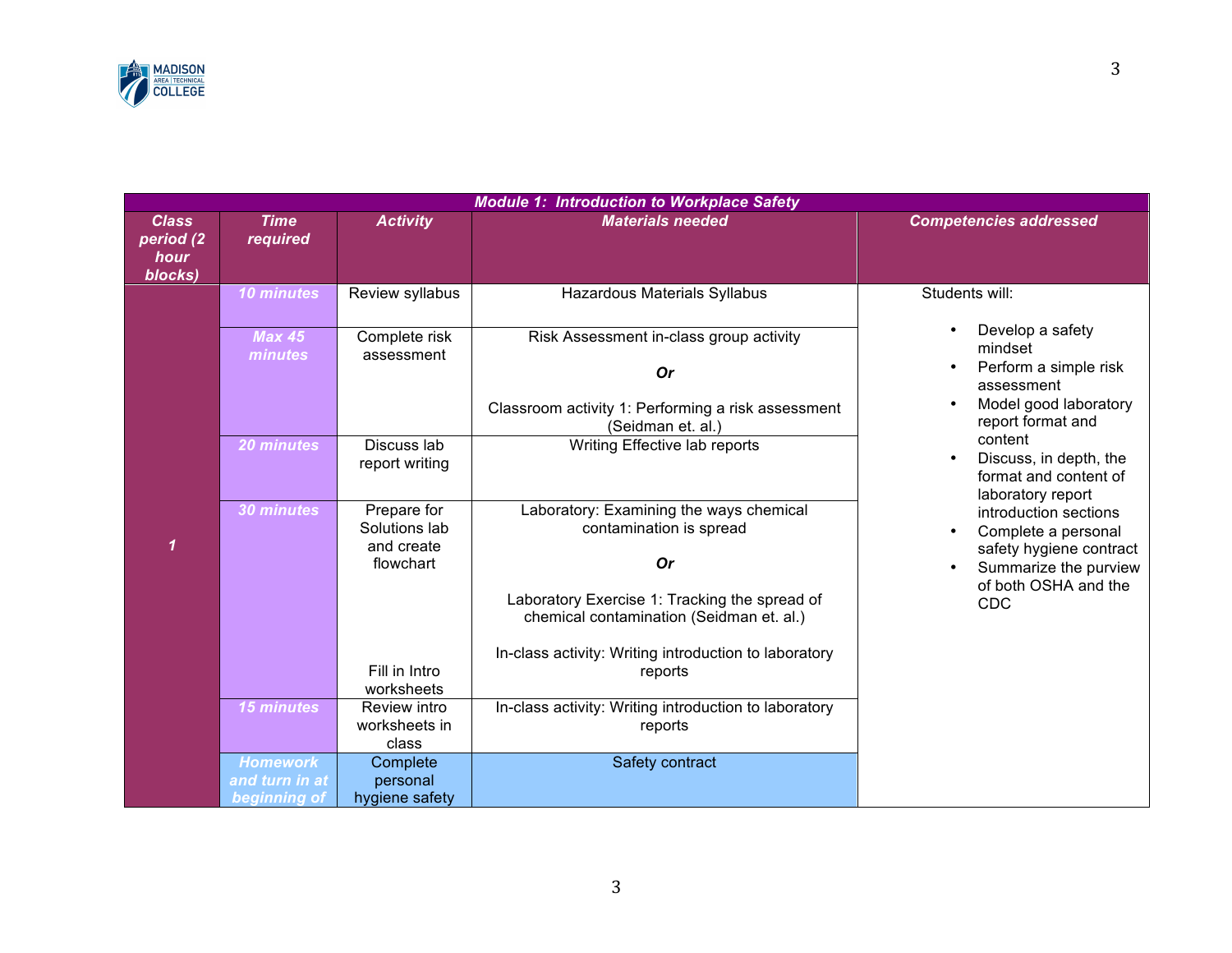

| next class        | contract               |                                                       |
|-------------------|------------------------|-------------------------------------------------------|
|                   |                        |                                                       |
| 30 minutes        | <b>View PowerPoint</b> | "Introduction to Workplace Safety" PowerPoint         |
|                   | lecture                | lecture                                               |
|                   |                        | PowerPoint lecture with Notes                         |
| 30 minutes        | View video:            | https://youtu.be/13gzGkQtVzg                          |
|                   | "Can't Take No         |                                                       |
|                   | More" 1980             | embed code:                                           |
|                   | OSHA video             | <iframe <="" height="315" th="" width="420"></iframe> |
|                   |                        | src="https://www.youtube.com/embed/13gzGkQtVzg"       |
|                   |                        | frameborder="0" allowfullscreen>                      |
| <b>60 minutes</b> | Complete               | In-class activity: Exploring the CDC and OSHA         |
| and complete      | <b>CDC/OSHA</b>        | website                                               |
| as:               | activity               | Or                                                    |
| <b>Homework</b>   |                        | Classroom activity 2: Exploring safety-related        |
|                   |                        | government websites                                   |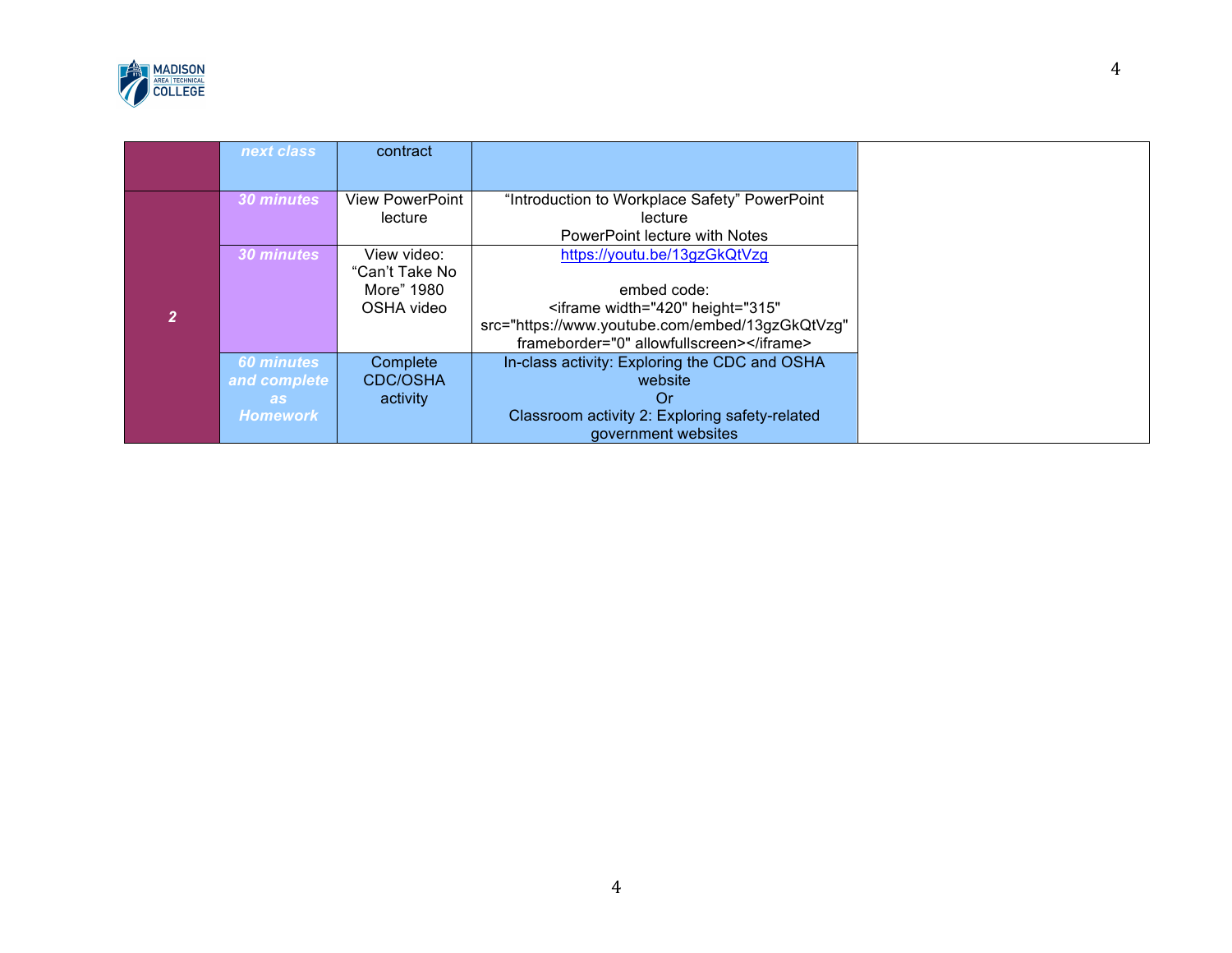

|                                              | <b>Module 2: Working with Hazardous Chemicals</b> |                                                                                                                              |                                                                                                                                                                                                 |                                                                                                                                                                                                                         |  |  |  |
|----------------------------------------------|---------------------------------------------------|------------------------------------------------------------------------------------------------------------------------------|-------------------------------------------------------------------------------------------------------------------------------------------------------------------------------------------------|-------------------------------------------------------------------------------------------------------------------------------------------------------------------------------------------------------------------------|--|--|--|
| <b>Class</b><br>period (2<br>hour<br>blocks) | <b>Time</b><br>required                           | <b>Activity</b>                                                                                                              | <b>Materials needed</b>                                                                                                                                                                         | <b>Competencies addressed</b>                                                                                                                                                                                           |  |  |  |
|                                              | <b>20 minutes</b>                                 | Emergency<br>equipment<br>exercise                                                                                           | Classroom Activity: Locating Emergency Equipment<br>in the Laboratory<br><b>Or</b><br>Classroom activity 3: Responding to Emergencies<br>(Seidman et. al.)                                      | Students will:<br>Identify the safety equipment<br>$\bullet$<br>available in the laboratory<br><b>Complete Laboratory</b><br>Exercise: Tracking the spread<br>of chemical contamination<br>Model good laboratory report |  |  |  |
| $\mathbf{1}$                                 | 10 minutes<br>Lab notebook<br>discussion          | Lab notebook grading rubric<br>And/Or<br>Laboratory Exercise 3: Keeping a Laboratory<br><b>Notebook</b><br>(Seidman et. al.) | introduction format and<br>content<br>Discuss, in depth, the format<br>$\bullet$<br>and content of laboratory<br>notebook entries<br><b>Practice using Safety Data</b><br>Sheets to safely plan |                                                                                                                                                                                                                         |  |  |  |
|                                              | 1 hour and<br>30 minutes                          | Complete<br>Laboratory<br>Exercise 1 through<br>solution<br>preparation; store<br>for next period                            | Laboratory: Examining the ways chemical<br>contamination is spread<br><b>Or</b><br>Laboratory Exercise 1: Tracking the spread of<br>chemical contamination<br>(Seidman et. al.)                 | laboratory exercises<br>Introduce the concept of<br>chemical incompatibility with<br>regard to equipment and<br>supplies<br>Explore proper fume hood<br>usage                                                           |  |  |  |
|                                              | At home                                           | Activity:<br>Understanding the<br>chemicals with<br>which you work                                                           | Classroom Activity 4: Understanding the chemicals<br>with which you work<br>(Seidman et. al.)                                                                                                   |                                                                                                                                                                                                                         |  |  |  |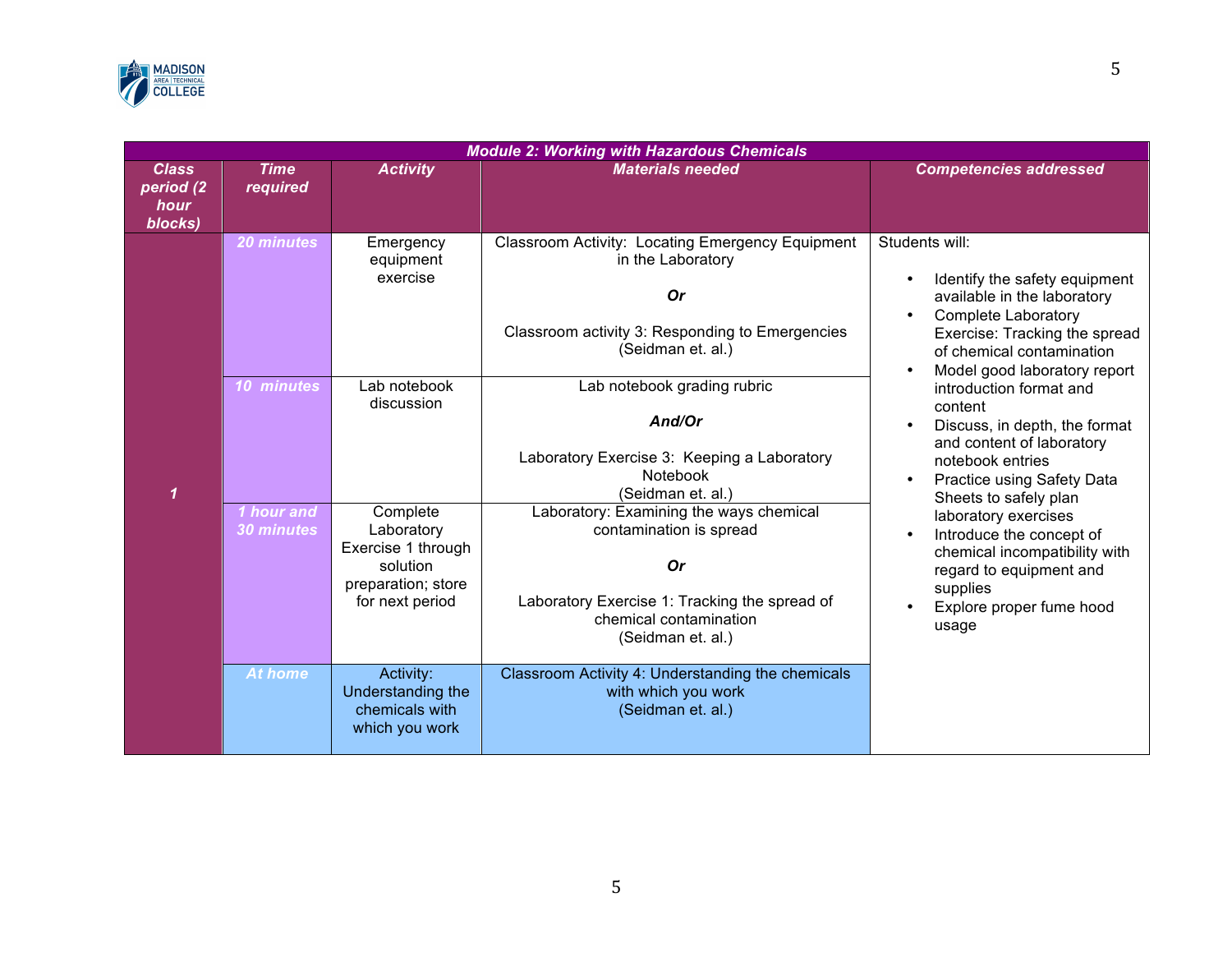

|                | <b>At home</b>    | Lab report writing:<br>Write up an<br>introduction and<br>post to discussion        | Discussion board prompt (posting)<br>Laboratory report grading rubric                                                                                   |
|----------------|-------------------|-------------------------------------------------------------------------------------|---------------------------------------------------------------------------------------------------------------------------------------------------------|
|                |                   | board by end of<br>week                                                             |                                                                                                                                                         |
|                | At home           | Comment on intros<br>of two other<br>students by<br>beginning of class<br>next week | Discussion board prompt (reflection)                                                                                                                    |
|                | <b>At home</b>    | View video:                                                                         | Labconco Fume Hood Airflow and Operation<br>https://youtu.be/q2Pp3wge2j8                                                                                |
|                |                   |                                                                                     | Embed code:<br><iframe <br="" height="315" width="420">src="https://www.youtube.com/embed/q2Pp3wge2j8"<br/>frameborder="0" allowfullscreen&gt;</iframe> |
|                | <b>45 minutes</b> | Lecture on PPE<br>and routes of<br>chemical exposure                                | "Working with Hazardous Chemicals" PowerPoint<br>lecture and notes                                                                                      |
|                | <b>75 minutes</b> | Complete<br>Laboratory<br>Exercise 1                                                | Laboratory: Examining the ways chemical<br>contamination is spread                                                                                      |
| $\overline{2}$ |                   | Set up Lab ex. 29,<br>part A as demo                                                | <b>Or</b>                                                                                                                                               |
|                |                   |                                                                                     | Laboratory Exercise 1: Tracking the spread of<br>chemical contamination                                                                                 |
|                |                   |                                                                                     | DEMO: Laboratory Exercse 29 (Part A): Check your<br>test tubes to see if they are resistant to ethyl acetate                                            |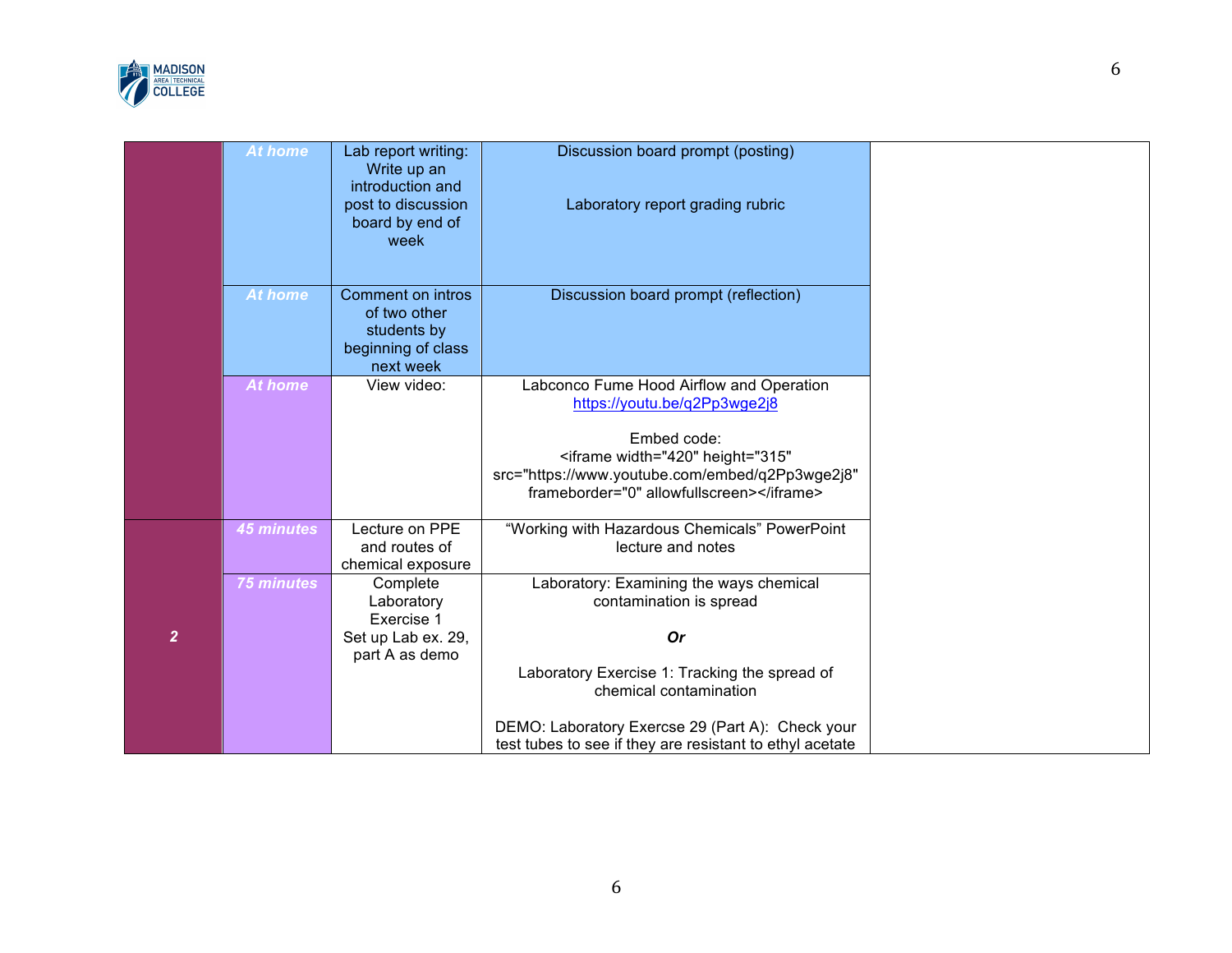

| <b>Module 3: Handling and Storage of Hazardous Chemicals</b> |                      |                                                                 |                                                                                                  |                                                                                                                                                                                                                                                                   |  |  |  |  |
|--------------------------------------------------------------|----------------------|-----------------------------------------------------------------|--------------------------------------------------------------------------------------------------|-------------------------------------------------------------------------------------------------------------------------------------------------------------------------------------------------------------------------------------------------------------------|--|--|--|--|
| <b>Class period</b><br>(2 hour<br>blocks)                    | <b>Time required</b> | <b>Activity</b>                                                 | <b>Materials needed</b>                                                                          | <b>Competencies addressed</b>                                                                                                                                                                                                                                     |  |  |  |  |
|                                                              | 30 minutes           | Go over discussion<br>worksheet                                 | In-class activity:<br>Writing laboratory<br>report discussion<br>sections                        | Students will:<br>Model good laboratory report discussion format<br>$\bullet$<br>and content<br>Discuss the proper handling and storage of<br>$\bullet$                                                                                                           |  |  |  |  |
|                                                              | <b>60 minutes</b>    | Lecture on handling<br>and storage of<br>hazardous chemicals    | "Handling and<br>Storage of<br>Hazardous<br>Chemicals"<br><b>PowerPoint lecture</b><br>and notes | hazardous chemicals<br>Examine the NFPA Hazard Diamond System of<br>$\bullet$<br>labeling<br>Emphasize the process of risk reduction when<br>planning laboratory work<br>Practice researching hazards and reducing risk in<br>$\bullet$<br>a laboratory procedure |  |  |  |  |
| $\overline{\mathbf{1}}$                                      | 30 home              | View video on handling<br>and storage of<br>hazardous chemicals | "The Chem Lab:<br>Safety in Every Step"<br><b>Films for Humanities</b><br>Video                  | Write drafts of materials and methods sections<br>and results sections of laboratory reports<br>Write a draft of a discussion section and reflect<br>on other students' work                                                                                      |  |  |  |  |
|                                                              |                      |                                                                 | or<br>Similar video<br>presentation<br>discussing risk<br>management                             |                                                                                                                                                                                                                                                                   |  |  |  |  |
| $\overline{2}$                                               | Up to 2 hours        | Complete classroom<br>activity 6 as a quiz                      | Lab Safety Activity<br><b>Or</b><br>Classroom Activity 6:                                        |                                                                                                                                                                                                                                                                   |  |  |  |  |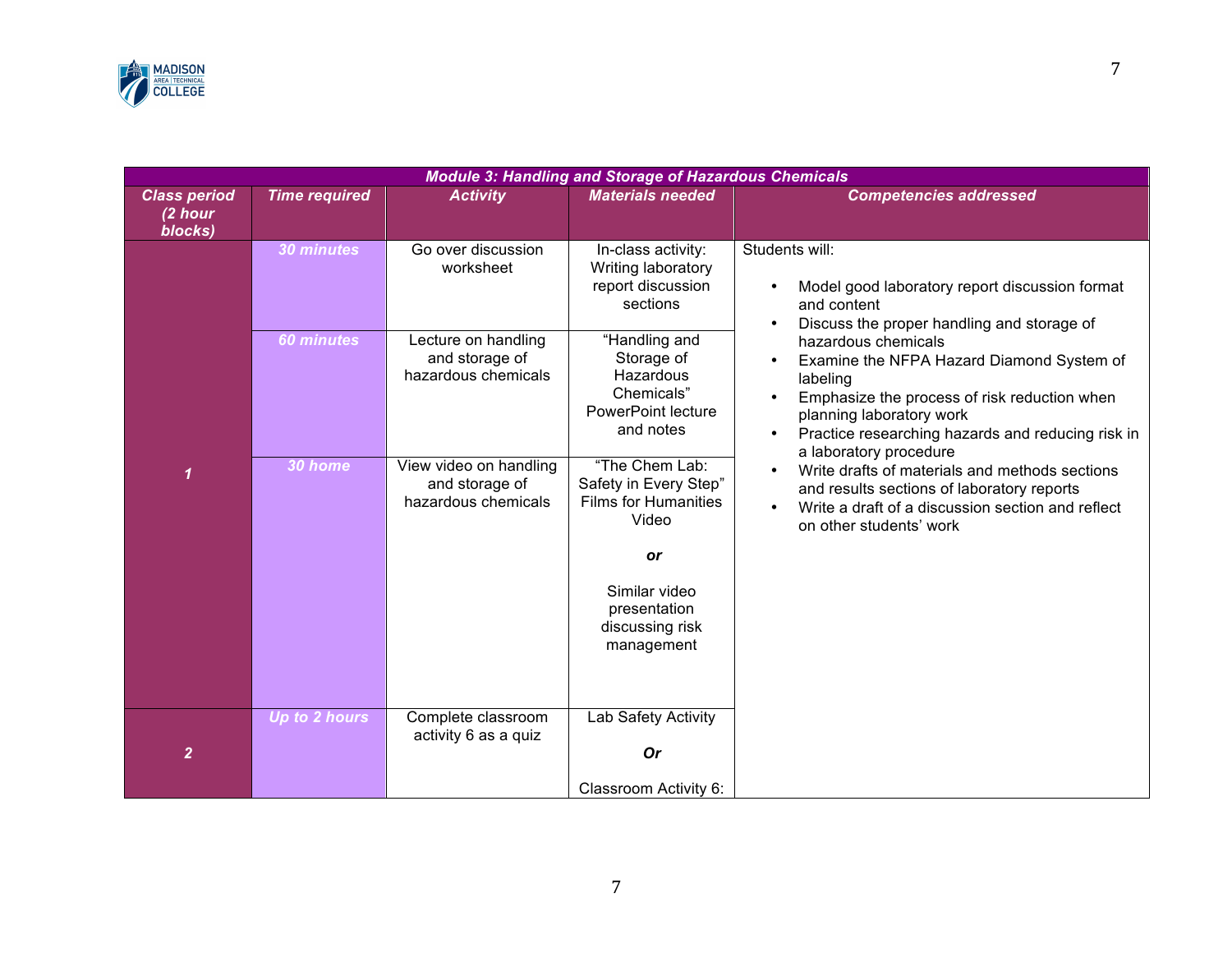

|                |                       | Analyzing safety        |
|----------------|-----------------------|-------------------------|
|                |                       | issues in a laboratory  |
|                |                       | procedure               |
|                |                       | (Seidman et. al.)       |
| At home        | Work on lab report    | A checklist to avoid    |
|                | methods section       | common errors in        |
|                |                       | writing materials and   |
|                |                       | methods sections of     |
|                |                       | laboratory reports      |
|                |                       |                         |
| At home        | Write results section | A checklist to avoid    |
|                |                       | common errors in        |
|                |                       | writing results         |
|                |                       | sections of laboratory  |
|                |                       | reports                 |
|                |                       |                         |
| <b>At home</b> | Complete draft of     | <b>Discussion board</b> |
|                | discussion section    | prompt                  |
|                | Post to discussion    |                         |
|                | board                 | <b>Discussion board</b> |
|                |                       | rubric                  |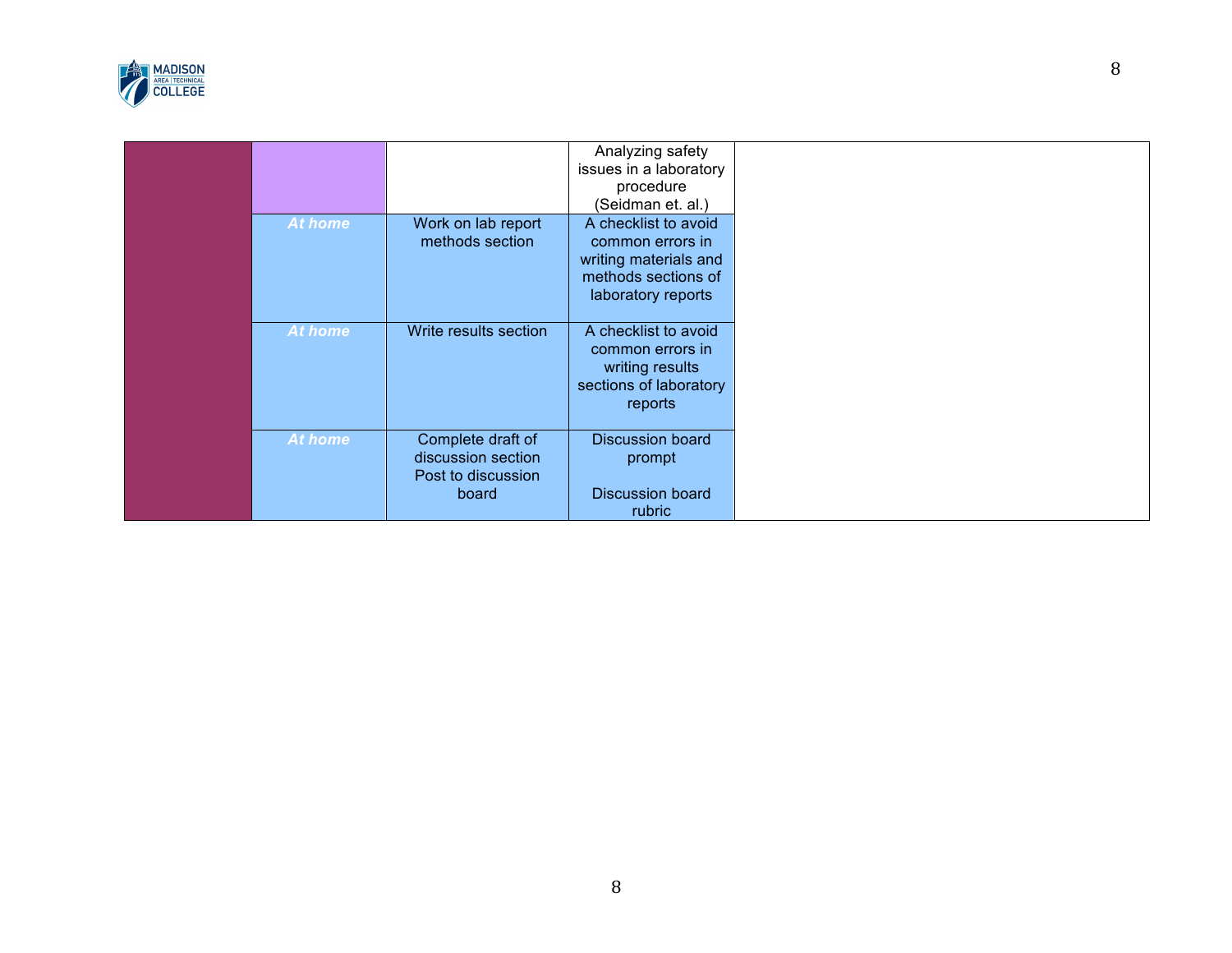

| <b>Module 4: Emergency Response</b>          |                                                  |                                                                                                   |                                                                                                                                                                                                                                                                                                                                                                                                                                                                                                                                                              |                                                                                                                                                                                                                                                                                                                                                                 |  |  |
|----------------------------------------------|--------------------------------------------------|---------------------------------------------------------------------------------------------------|--------------------------------------------------------------------------------------------------------------------------------------------------------------------------------------------------------------------------------------------------------------------------------------------------------------------------------------------------------------------------------------------------------------------------------------------------------------------------------------------------------------------------------------------------------------|-----------------------------------------------------------------------------------------------------------------------------------------------------------------------------------------------------------------------------------------------------------------------------------------------------------------------------------------------------------------|--|--|
| <b>Class</b><br>period (2<br>hour<br>blocks) | <b>Time</b><br>required                          | <b>Activity</b>                                                                                   | <b>Materials needed</b>                                                                                                                                                                                                                                                                                                                                                                                                                                                                                                                                      | <b>Competencies addressed</b>                                                                                                                                                                                                                                                                                                                                   |  |  |
| $\mathbf 1$                                  | <b>40 mintues</b><br><b>15 minutes</b><br>1 hour | Lecture on<br>Emergency<br>Response<br>Video on fires<br>Prepare for<br>mystery<br>substances lab | "Emergency Response Plans" PowerPoint lecture and<br>notes<br>"Fire extinguisher training video"<br>https://youtu.be/QK5dMp43NJE<br>Embed code:<br><iframe <br="" height="315" width="560">src="https://www.youtube.com/embed/QK5dMp43NJE"<br/>frameborder="0" allowfullscreen&gt;</iframe><br>"Classification of Mystery Substances" handout<br><b>SDS</b> sheets<br>Flinn Mystery Substance Identification: The<br>Identification of Unlabeled Laboratory Chemicals<br><b>Found on School Premises</b><br>http://www.flinnsci.com/media/755029/mystery.pdf | Students will:<br>Discuss proper response to<br>emergency situations<br>Discuss the proper use of fire<br>extinguishers<br>Use safety information<br>resources to learn about the<br>hazards of chemicals<br>Use laboratory tests to help<br>identify chemicals<br>Use safety information to<br>determine proper disposal<br>methods for hazardous<br>chemicals |  |  |
| $\overline{2}$                               | Up to 2<br>hours                                 | Complete<br>mystery<br>substances lab                                                             | "Classification of Mystery Substances" handout<br>SDS sheets<br>Flinn Mystery Substance Identification: The<br>Identification of Unlabeled Laboratory Chemicals<br><b>Found on School Premises</b><br>http://www.flinnsci.com/media/755029/mystery.pdf                                                                                                                                                                                                                                                                                                       |                                                                                                                                                                                                                                                                                                                                                                 |  |  |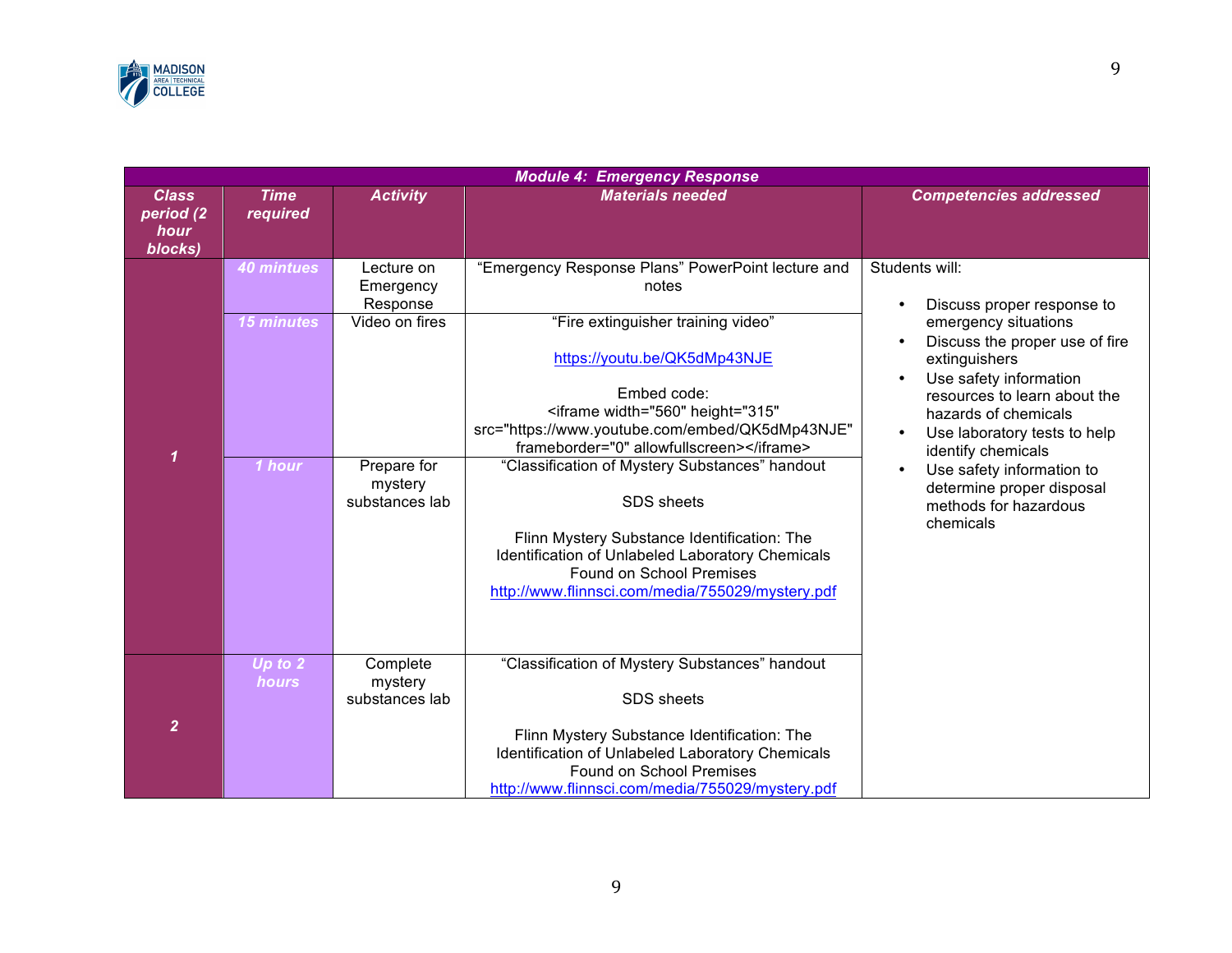

|                                              | <b>Module 5: Working with Radioisotopes (part one)</b> |                                                                                                                                                     |                                                                                                                                                                                                                                               |                                                                                                                                                                                                                                            |  |  |  |  |
|----------------------------------------------|--------------------------------------------------------|-----------------------------------------------------------------------------------------------------------------------------------------------------|-----------------------------------------------------------------------------------------------------------------------------------------------------------------------------------------------------------------------------------------------|--------------------------------------------------------------------------------------------------------------------------------------------------------------------------------------------------------------------------------------------|--|--|--|--|
| <b>Class</b><br>period (2<br>hour<br>blocks) | <b>Time</b><br>required                                | <b>Activity</b>                                                                                                                                     | <b>Materials needed</b>                                                                                                                                                                                                                       | <b>Competencies addressed</b>                                                                                                                                                                                                              |  |  |  |  |
|                                              | 1 hour<br>20 minutes<br><b>40 minutes</b>              | Isotopes lecture<br>Work on case<br>studies<br>Cloud chamber<br>lab                                                                                 | "Introduction to Radioisotopes: Measurements and<br>Biological Effects" PowerPoint lecture and notes<br>"Radiation Safety Case Study Assessments" and key<br>Cloud Chamber (Carolina Biological Supply:<br>#759240)                           | Students will:<br>Discuss types of ionizing<br>$\bullet$<br>radiation<br>Discuss hazards posed by<br>working with radioactivity in the<br>laboratory<br>Practice half-life calculations<br>$\bullet$                                       |  |  |  |  |
|                                              |                                                        |                                                                                                                                                     | Video:<br>"Cloud Chamber to Observe Radioactivity"<br>https://youtu.be/chxv5G6UFI0<br>Embed code:<br><iframe <br="" height="315" width="420">src="https://www.youtube.com/embed/chxv5G6UFI0"<br/>frameborder="0" allowfullscreen&gt;</iframe> | Discover the biological effects<br>$\bullet$<br>of radiation exposure<br>Learn how radiation doses are<br>measured<br>"Visualize" radioactive particle<br>emission using the cloud<br>chamber<br>Learn how time, distance and<br>$\bullet$ |  |  |  |  |
| $\overline{2}$                               | 1 hour<br>1 hour<br><b>At home</b>                     | Isotopes lecture<br>2<br>Review half-life<br>calculations<br>Complete half-<br>life calculations<br>Complete<br>laboratory report<br>for submission | Working with Radioisotopes: Reducing the Risk"<br>PowerPoint lecture and notes<br>"Radiation Safety Half-Life Calculations" and Key                                                                                                           | shielding are employed to<br>protective radiation workers<br>Practice half-life calculations<br>$\bullet$                                                                                                                                  |  |  |  |  |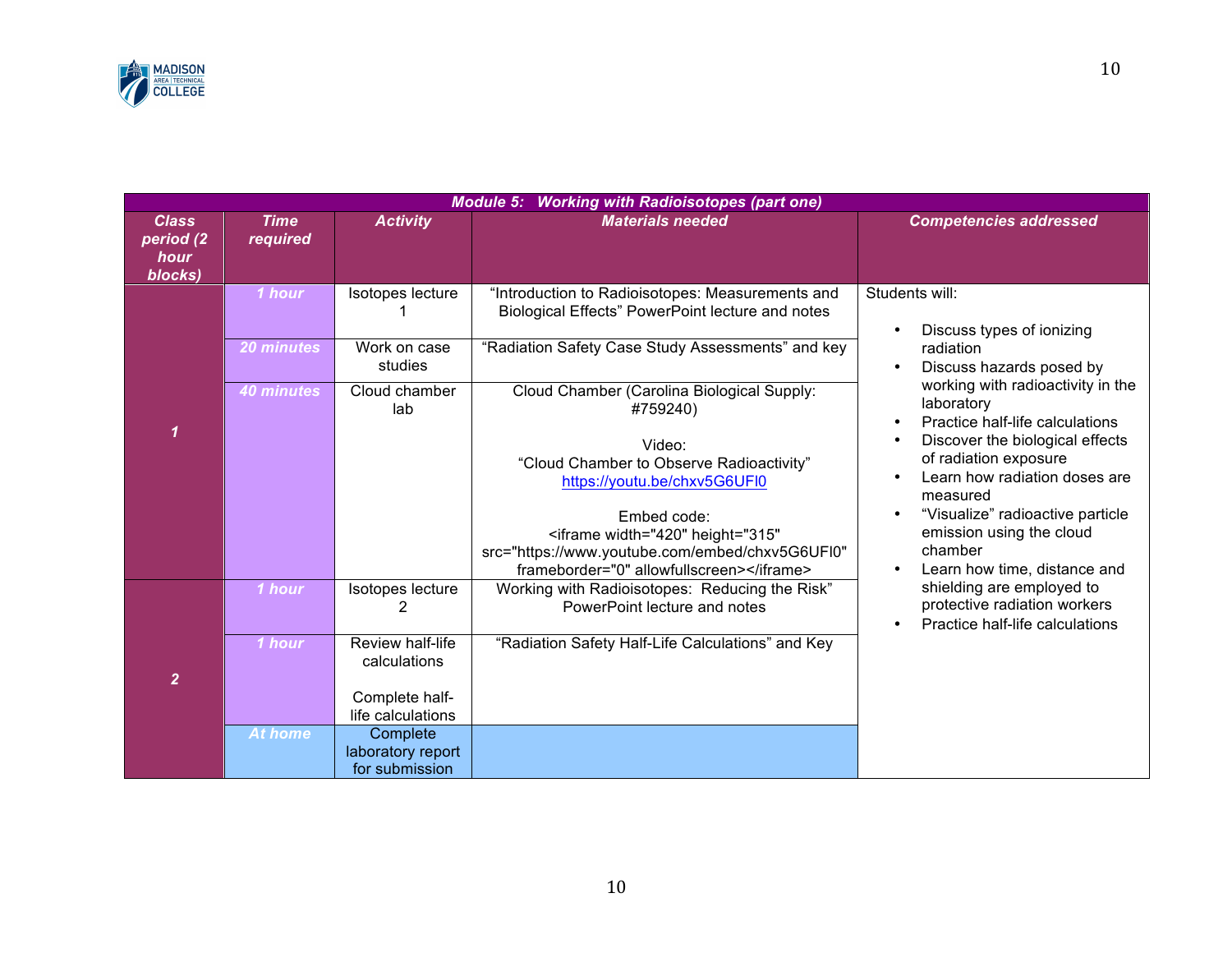

| <b>Module 6: Working with Radioisotopes (part two)</b> |                      |                                          |                                                                                                                                                                                      |                                                                                                                                                             |  |  |  |
|--------------------------------------------------------|----------------------|------------------------------------------|--------------------------------------------------------------------------------------------------------------------------------------------------------------------------------------|-------------------------------------------------------------------------------------------------------------------------------------------------------------|--|--|--|
| <b>Class period (2)</b><br>hour blocks)                | <b>Time required</b> | <b>Activity</b>                          | <b>Materials needed</b>                                                                                                                                                              | <b>Competencies addressed</b>                                                                                                                               |  |  |  |
|                                                        | 2 hours              | Complete time, distance<br>shielding lab | Laboratory: "The Effects<br>of Time, Distance and<br>Shielding on Radiation<br>Exposure"<br>Worksheet: "The Effects"<br>of Time, Distance and<br>Shielding on Radiation<br>Exposure" | Students will:<br>Examine the effects<br>of time, distance and<br>shielding on radiation<br>exposure<br>Discuss the inverse<br>square law<br>Complete final |  |  |  |
|                                                        | Turn in              | Lab report<br>Lab notebook               | Lab report rubric<br>Lab notebook rubric                                                                                                                                             | assessment                                                                                                                                                  |  |  |  |
| $\mathbf{2}^{\prime}$                                  | <b>As needed</b>     | Final exam                               | Final exam: HazMat and<br>Radioisotopes<br>Final exam keys                                                                                                                           |                                                                                                                                                             |  |  |  |